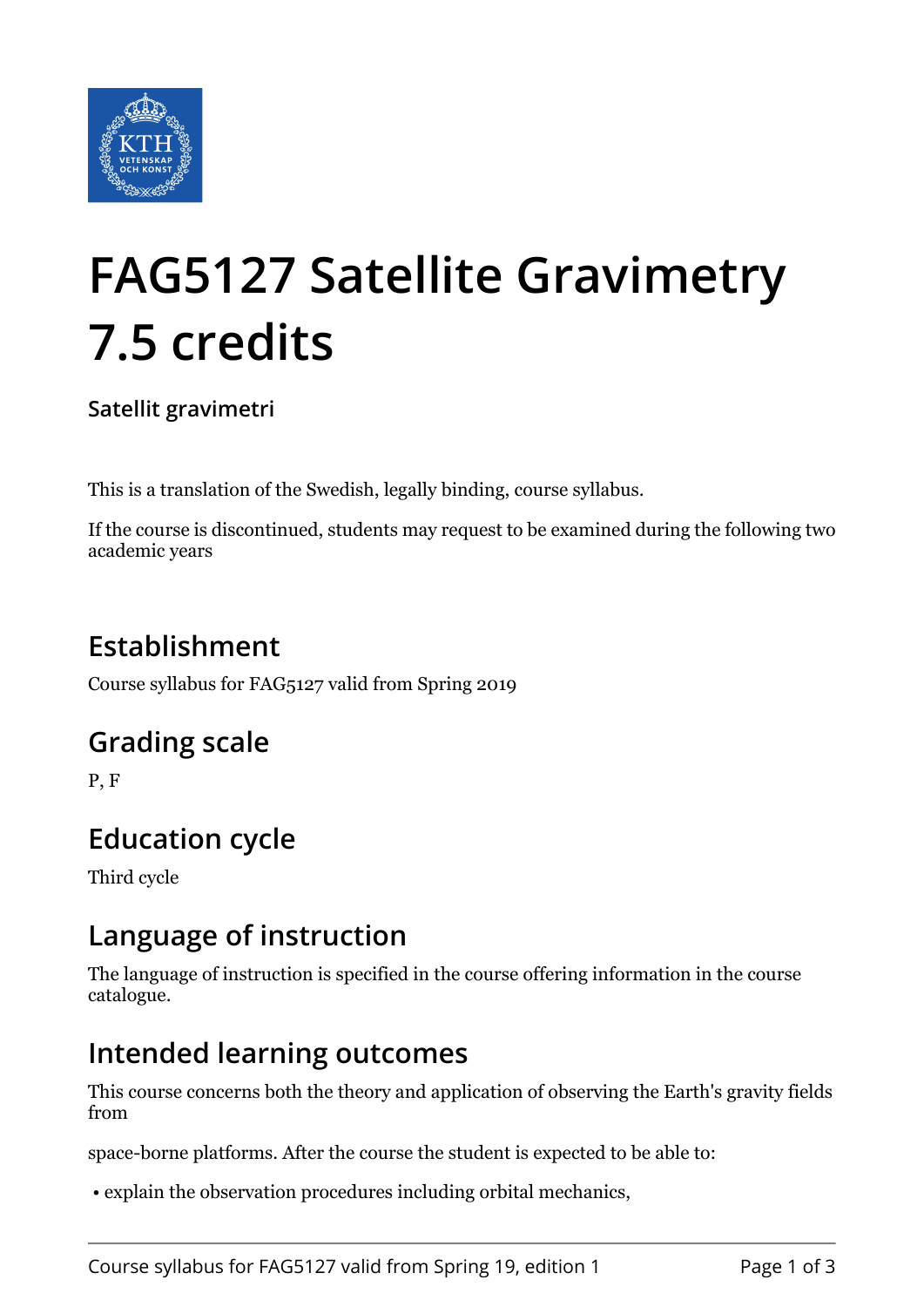- illustrate satellite gravimetry data signal propagation, errors and uncertainties,
- describe concepts of current satellite missions such as radar and laser altimetry, space gravimetry and gradiometry,
- use satellite gravimetry data for studying tectonics, geodynamics, ocean and ice surface monitoring, hydrology, and terrain modeling.

#### **Course contents**

The purpose of the course is the use of satellite gravimetry data in a broad range of geo-scientific applications. The main topics are:

- Satellites in orbit (orbits, forces, orbit determination, error sources),
- Gravimetry (satellite gravimetry and gradiometry concepts, orbit analysis, Earth's gravity field, current missions),
- Altimetry (radar and laser altimetry, past and current missions, working with altimetry data)
- Satellite gravimetry applications (Solid Earth, oceans, ice/sea ice, hydrology; gravity, geoid, datum unification, magnetic field, surface monitoring and climate change).

# **Specific prerequisites**

Advanced Physical Geodesy

## **Course literature**

- Flury J. and Rummel R. Future Satellite Gravimetry and Earth Dynamics, ISBN 978-0-387-33185-0.
- Visser PNAM (1992) The use of satellites in gravity field determination and model adjustment, Delft University of Technology,
- Koop R. (1993) Global gravity field modelling using satellite gravity gradiometry, Delft U.T.
- Sneeuw N. (2000) A semi-analytical approach to gravity field analysis from satellite observations, DGK, Series C, No. 527, Munich.
- Rummel R, G Balmino, J Johannessen, P Visser, P Woodworth, (2002). Dedicated gravity field missions—principles and aims. Journal of Geodynamics 33 (1), 3-20
- Scientific papers downloadable via the university's library.

# **Examination**

- PRO1 Project, 5.0 credits, grading scale: P, F
- SEM1 Seminar, 2.5 credits, grading scale: P, F

Based on recommendation from KTH's coordinator for disabilities, the examiner will decide how to adapt an examination for students with documented disability.